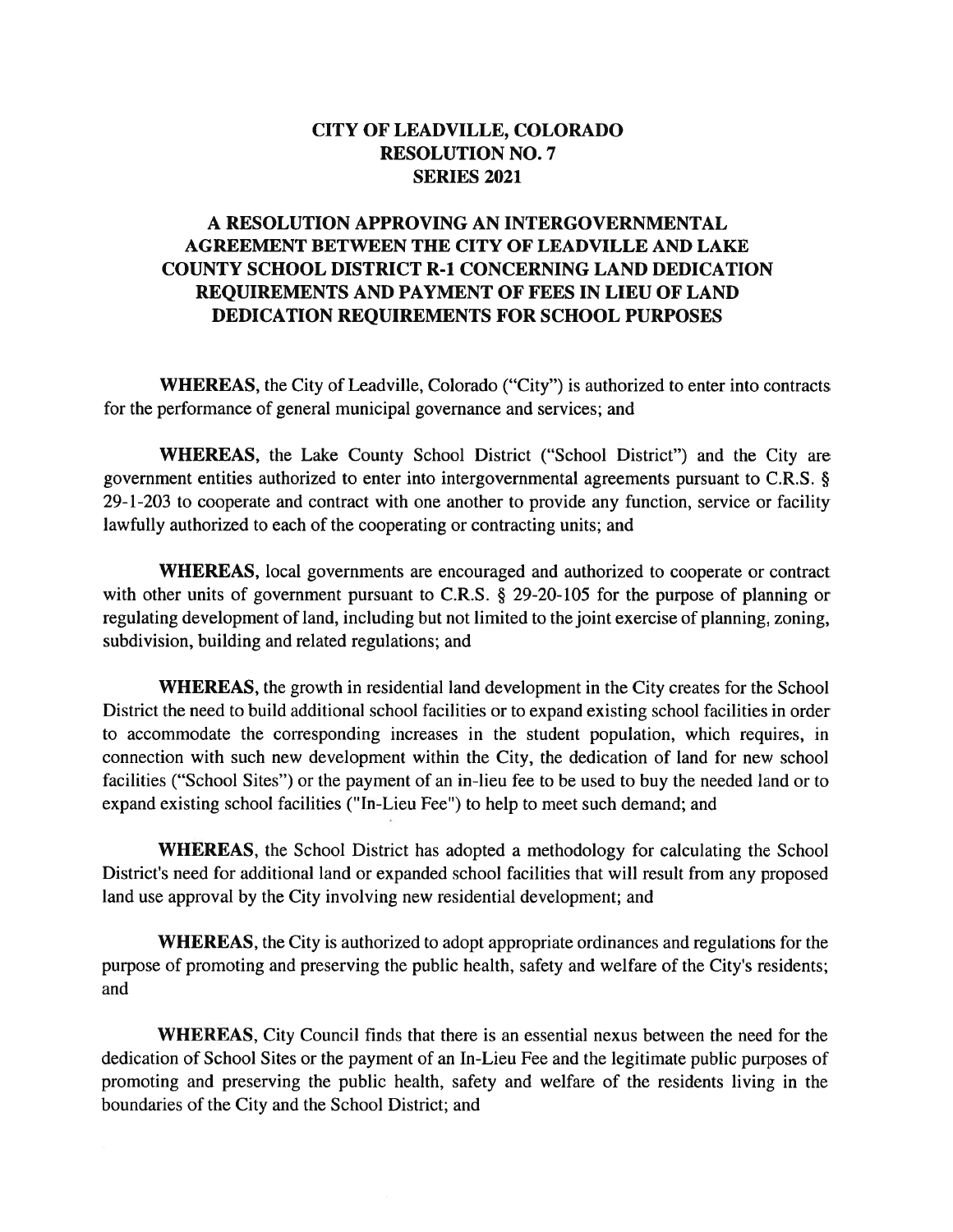**WHEREAS**, in order to provide adequate school facilities to serve new residential land developments, it is imperative that the School District be consulted regarding land dedication for School Sites or the payment of an In-Lieu Fee in order to achieve rational and cost-effective planning and to assure that the requirements for land dedications or payment of an In-Lieu Fee are sufficient to serve student populations in areas that are experiencing new development; and

**WHEREAS**, school land dedication or payment of an In-Lieu Fee serve to implement the City's Comprehensive Plan by making provisions for public improvements in a manner appropriate for a modern, efficiently functioning municipality and by implementing those provisions of the Comprehensive Plan that are intended to ensure new development does not negatively impact the provision of municipal services; and

**WHEREAS**, the City, upon consideration of the effect of residential land developments and the ability of the School District to provide school facilities within the City, has determined that it is in the best interests of the City and its residents to enter into the Intergovernmental Agreement Concerning Land Dedication or Payment of a Fee in Lieu of Land Dedication for School Purposes ("Agreement") in substantially the form attached hereto as Exhibit 1.

### NOW, THEREFORE, BE IT RESOLVED by the City Council of the City of Leadville, Colorado as follows:

The foregoing recitals are incorporated herein by this reference as findings **Section 1.** and determinations of City Council.

**Section 2.** The City Council hereby: (a) approves the Intergovernmental Agreement Concerning Land Dedication or Payment of a Fee in Lieu of Land Dedication for School Purposes ("Agreement") in substantially the form attached hereto as Exhibit 1; (b) authorizes the City Attorney, in consultation with the Mayor, to make any non-substantive changes to the Agreement as may be necessary; and (c) authorizes the Mayor and Deputy City Clerk to execute the Agreement on behalf of the City once in final form.

**Section 3.** Severability. If any part, section, subsection, sentence, clause or phrase of this Resolution is for any reason held to be invalid, such invalidity shall not affect the validity of the remaining provisions.

Section 4. **Effective Date.** This Resolution shall take effect upon its adoption by the City Council.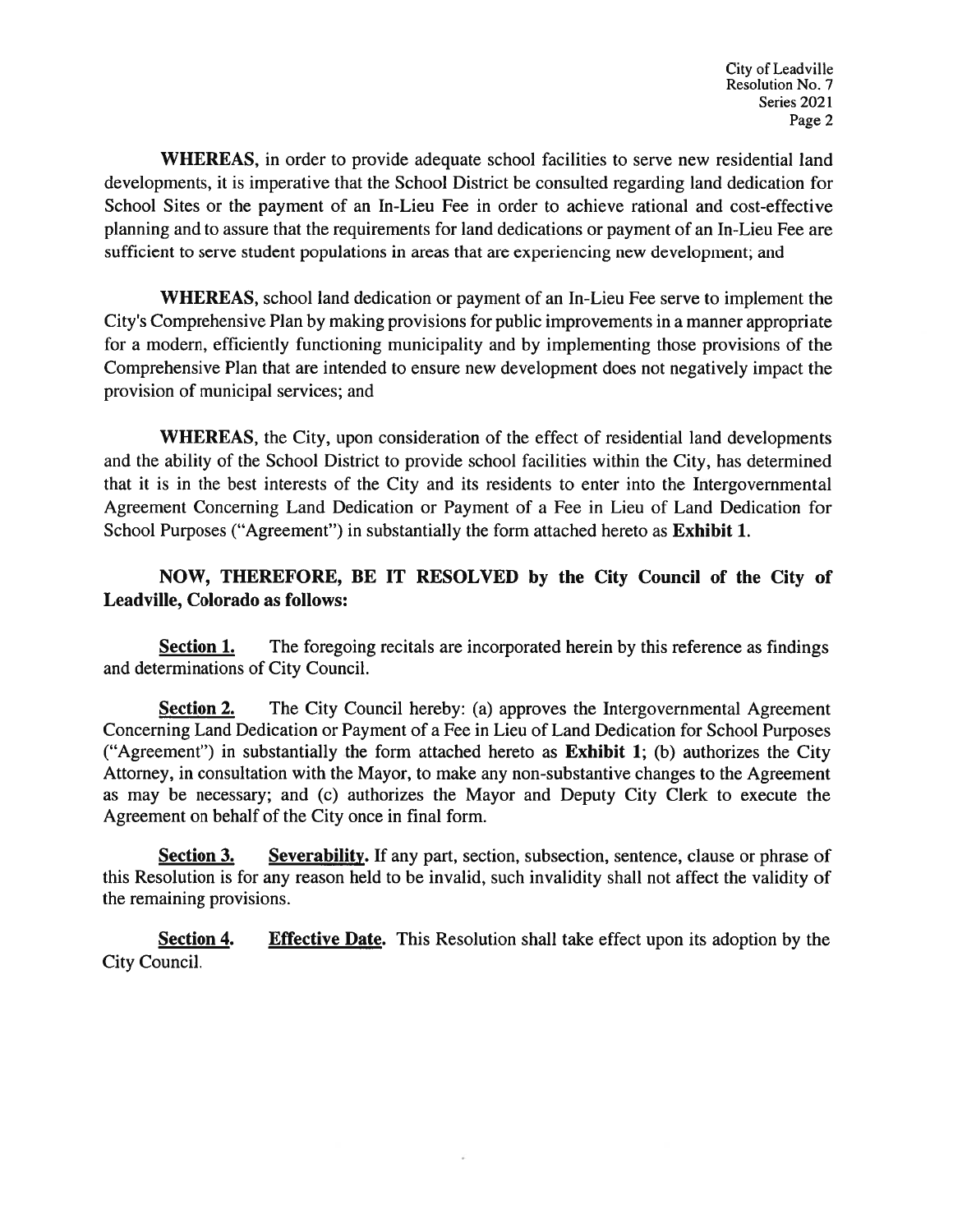# ADOPTED THIS 6TH DAY OF APRIL, 2021.

CITY OF LEADVILLE, COLORADO:

By: Greg Labbe, Mayor

ATTEST:

Deputy City Clerk

ADOPTED by a vote of  $\mathcal Q$  in favor and  $\mathcal Q$  against, and  $\mathcal Q$  abstaining, this 6th day of April, 2021.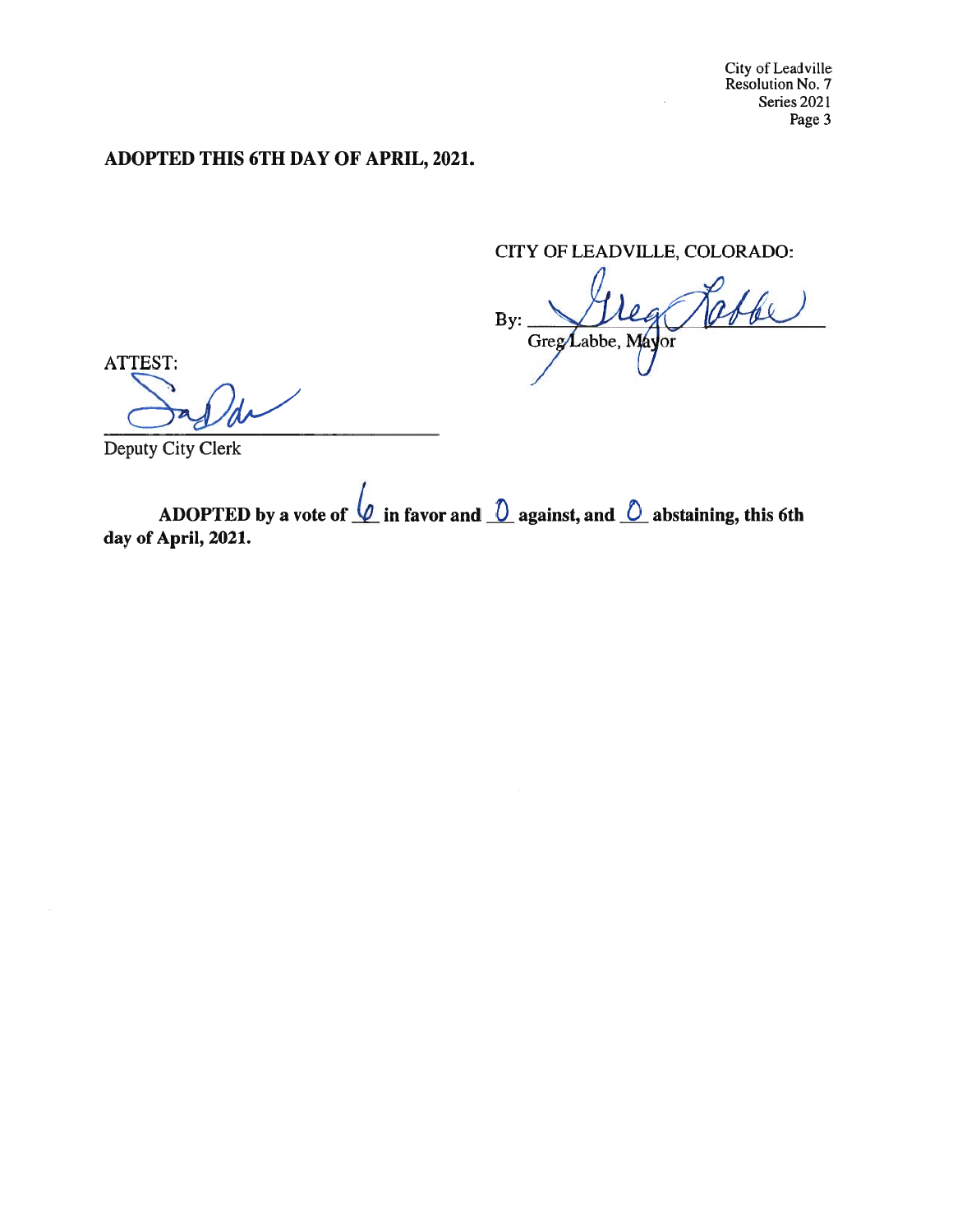City of Leadville<br>Resolution No. 7 Series 2021 Page 4

## **EXHIBIT 1 INTERGOVERNMENTAL AGREEMENT**

(see attached document)

 $\sim$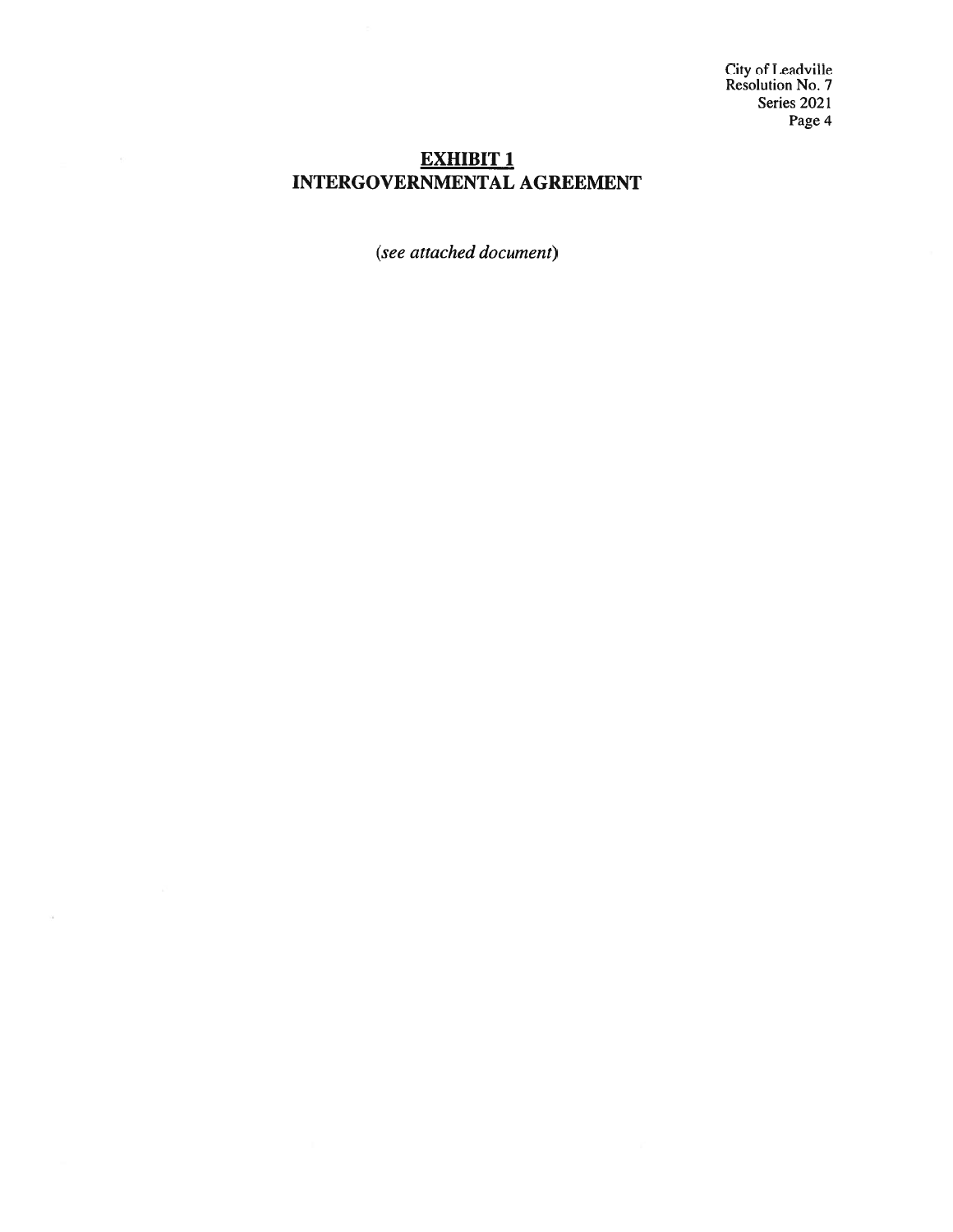# INTERGOVERNMENTAL AGREEMENT CONCERNING LAND DEDICATION OR PAYMENT OF A FEE IN LIEU OF LAND DEDICATION FOR SCHOOL PURPOSES

THIS INTERGOVERNMENTAL AGREEMENT ("IGA") is entered into by and between Lake County School District R-1, a political subdivision of the State of Colorado, ("School District") and the City of Leadville, a municipal corporation and political subdivision of the State of Colorado, ("City"), with the School District and City being referred to jointly herein as the "Parties" or individually as "Party". This IGA shall be effective as of the date of its mutual execution by the Parties ("Effective Date").

#### **RECITALS**

A. Local governments are encouraged and authorized to cooperate or contract with other units of government, pursuant to § 29-20-105 of the Colorado Revised Statutes ("C.R.S."), for the purpose of planning or regulating the development of land, including but not limited to the joint exercise of planning, zoning, subdivision, building and related regulations.

B. C.R.S. § 22-54-102(3)(a) recognizes the authority of local governments and school districts to cooperate through intergovernmental agreements to fund, construct, maintain and manage capital construction projects, provided that funding is derived from a source of local government revenue that is otherwise authorized by law.

C. The growth in residential land development in the City creates for the School District the need to build additional School Facilities or to expand existing School Facilities in order to accommodate the corresponding increases in the student population, which requires, in connection with such new development within the City, the dedication of land for new School Facilities or the payment of an in-lieu fee to be used to buy the needed land or to expand existing School Facilities ("In-Lieu Fee") to help to meet such demand.

D. The School District has adopted a methodology for calculating the School District's need for additional land or expanded School Facilities that will result from any proposed land use approval by the City.

E. The City is authorized to adopt appropriate ordinances and regulations for the purpose of promoting and preserving the public health, safety and welfare of the City's residents.

F. There is an essential nexus between the need for the dedication of School Sites or the payment of an In-Lieu Fee and the legitimate public purposes of promoting and preserving the public health, safety and welfare of the residents living in the boundaries of the City and the School District.

G. In order to provide adequate School Facilities to serve new residential land developments, it is imperative that the School District be consulted regarding land dedication or the payment of an In-Lieu Fee for school sites in order to achieve rational and cost-effective planning and to assure that the requirements for land dedications or payment of an In-Lieu Fee are sufficient to serve student populations in areas that are experiencing new development.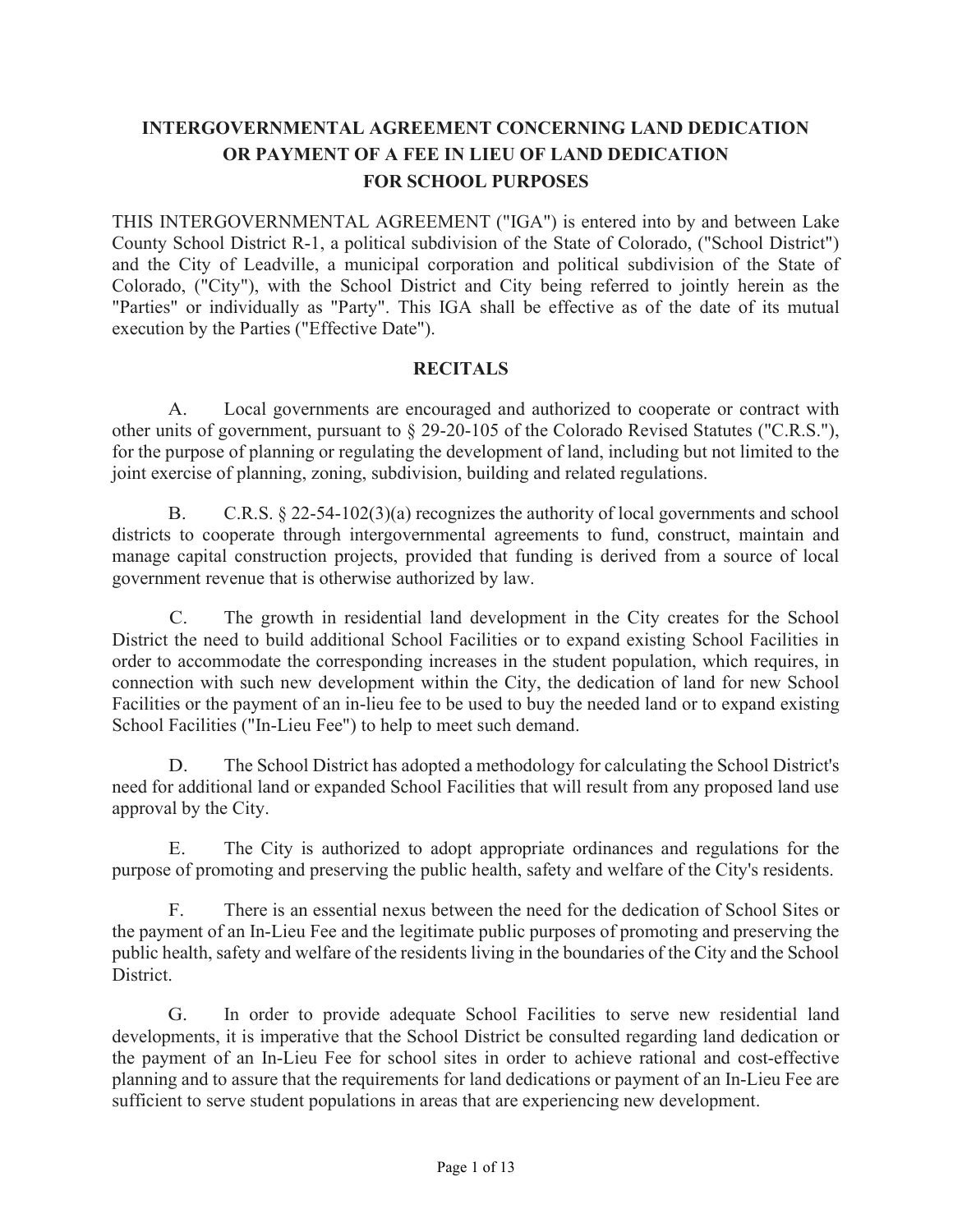H. School land dedication or payment of an In-Lieu Fee serve to implement the City's Comprehensive Plan by making provisions for public improvements in a manner appropriate for a modern, efficiently functioning municipality and by implementing those provisions of the Comprehensive Plan that are intended to ensure new development does not negatively impact the provision of municipal services.

I. The City, upon consideration of the effect of residential land developments and the ability of the School District to provide school facilities within the City, has determined that it is in the best interests of the City and its residents to enter into this IGA for the purpose of providing for the dedication of land for School Sites or the payment of an In-Lieu Fee as provided in this Agreement.

J. Further, the Leadville City Council (the "City Council") is considering adoption of an ordinance to codify and implement the provisions of this Agreement (the "Implementing Ordinance").

### AGREEMENT

NOW, THEREFORE, in consideration of the objectives, policies and findings expressed in the Recitals of this Agreement, which are hereby adopted by the Parties and incorporated by this reference, and the mutual promises contained in this IGA, the City and School District agree as follows:

### A. Definitions.

These words and terms, when capitalized in this IGA, shall be given the following meanings:

"City Code" means the Leadville Municipal Code, as amended.

"Community Housing" means residential dwelling units within the City that are deed-restricted to the housing size and type for individuals and households meeting income, occupancy and employment guidelines approved by the City for a Land Development Project.

"Developer" means the person or entity seeking land use approval from the City for a Land Development Project or the person or entity otherwise responsible for land dedication or payment of an In-Lieu Fee under this IGA.

"Dwelling Unit" shall have the same meaning as defined in the Land Use Code.

"Land Development Project" or "Project" means any proposed land development project for which a development application or development application for permitted use has been filed with the City under the City Code or any subsequent amendment to a previously approved subdivision and which, if approved, could result in the construction of new Dwelling Units.

"Land Use Code" means Title 16 and Title 17 of the City Code, together, as amended.

"Methodology" means the formulas for calculating land dedication requirements and the In-Lieu Fee, set forth in Exhibit A attached hereto and incorporated herein by this reference.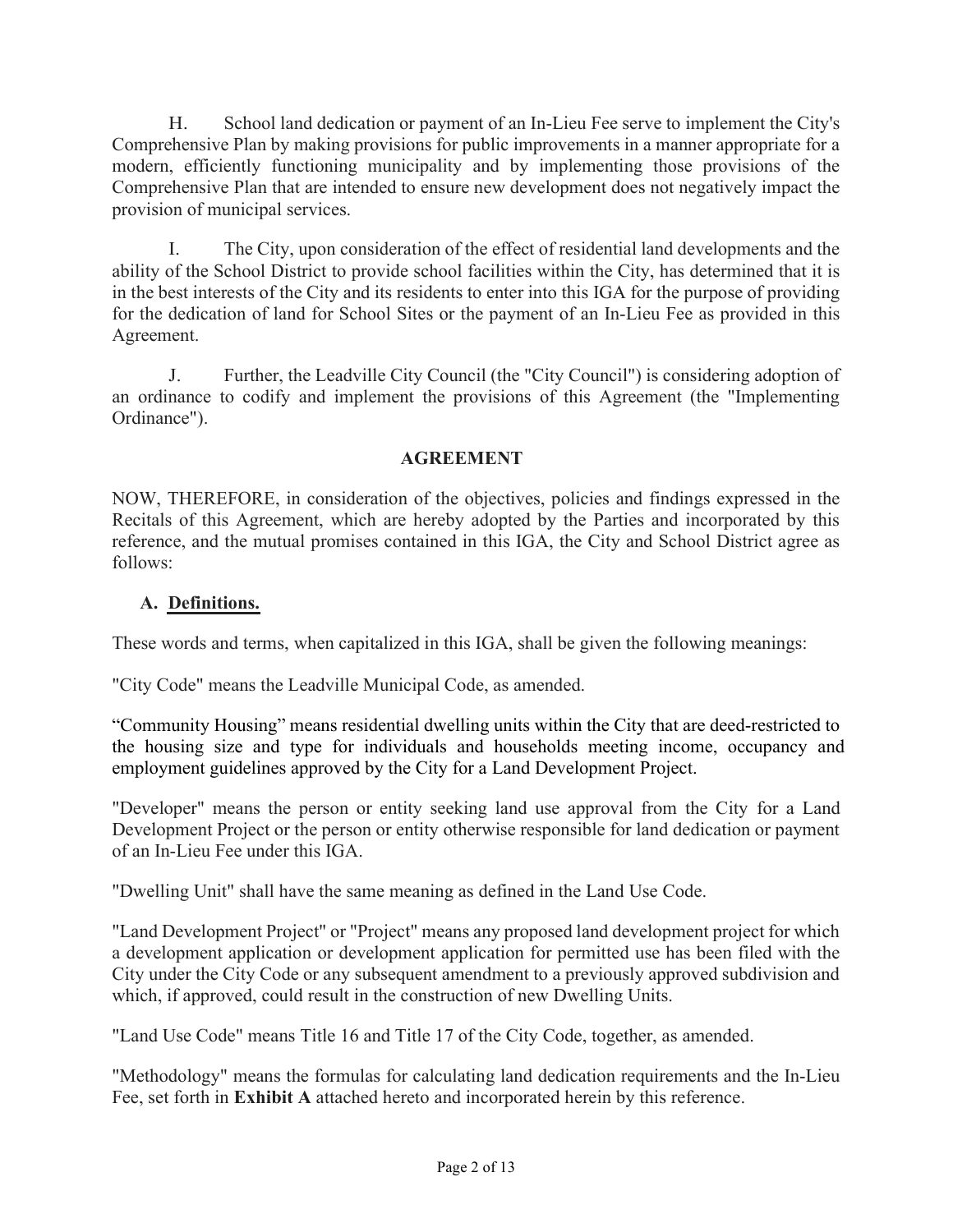"School Facility" means any building, structure or appurtenant facility, whether combined in a single structure or separate structures, that is required in the judgment of the School District Board of Education for the provision of K-12 educational services within the City, including, without limitation, any classroom building, administrative office building, transportation center, athletic field and/or structure, stadium, indoor pool, maintenance building, teacherage and other employee housing and/or training facility.

"School Site" means a tract or parcel of land dedicated by express language in the final plat of a Project for the construction or expansion of School Facilities.

"School Site Acquisition and Development" means the purchase and/or preparation of a School Site and shall include, without limitation, survey work, grading, installation of utilities, street improvements, raw water acquisition, mobile classrooms and the expansion of existing School Facilities. The term "purchase" for purposes of this definition refers to the dedication and conveyance of a School Site to the School District and any other means by which the School District may obtain the legal right to develop, use and occupy a tract or parcel of land. The term "preparation" as used in this definition, may include expenditures for infrastructure on property adjacent to or related to the development of a School Site itself. By way of illustration and not limitation, such expenditures may include streets and roads, extension of utilities and drainage structures and facilities.

### B. Determination of Land Dedication and In-Lieu Fee Requirements

- 1. The City and School District find and agree that the Methodology in Exhibit A is reasonable, and that the implementation of the Methodology will ensure the following as to each proposed Land Development Project:
	- a. That there is an essential nexus between the dedication or payment contemplated and a legitimate public purpose;
	- b. That the dedication or In-Lieu Fee payment will be reasonably proportional, both in nature and extent, to School District's need for additional space to serve an increased student population expected to result from the proposed Land Development Project; and
	- c. That the amount of any In-Lieu Fee payment to the School District will be based upon the market value of the land needed as a result of the Land Development Project.
- 2. Prior to or at the time that an application is submitted to the City for any Land Development Project, the School District shall have the right to obtain from the Developer any and all information the School District deems reasonably necessary for the purpose of determining whether the School District desires the dedication of any land for School Facilities within the Land Development Project.
- 3. If the School District determines that the dedication of School Sites is not feasible, is not consistent with School Facilities planning or usage, or is otherwise not in the best interests of the School District, the School District agrees to accept from the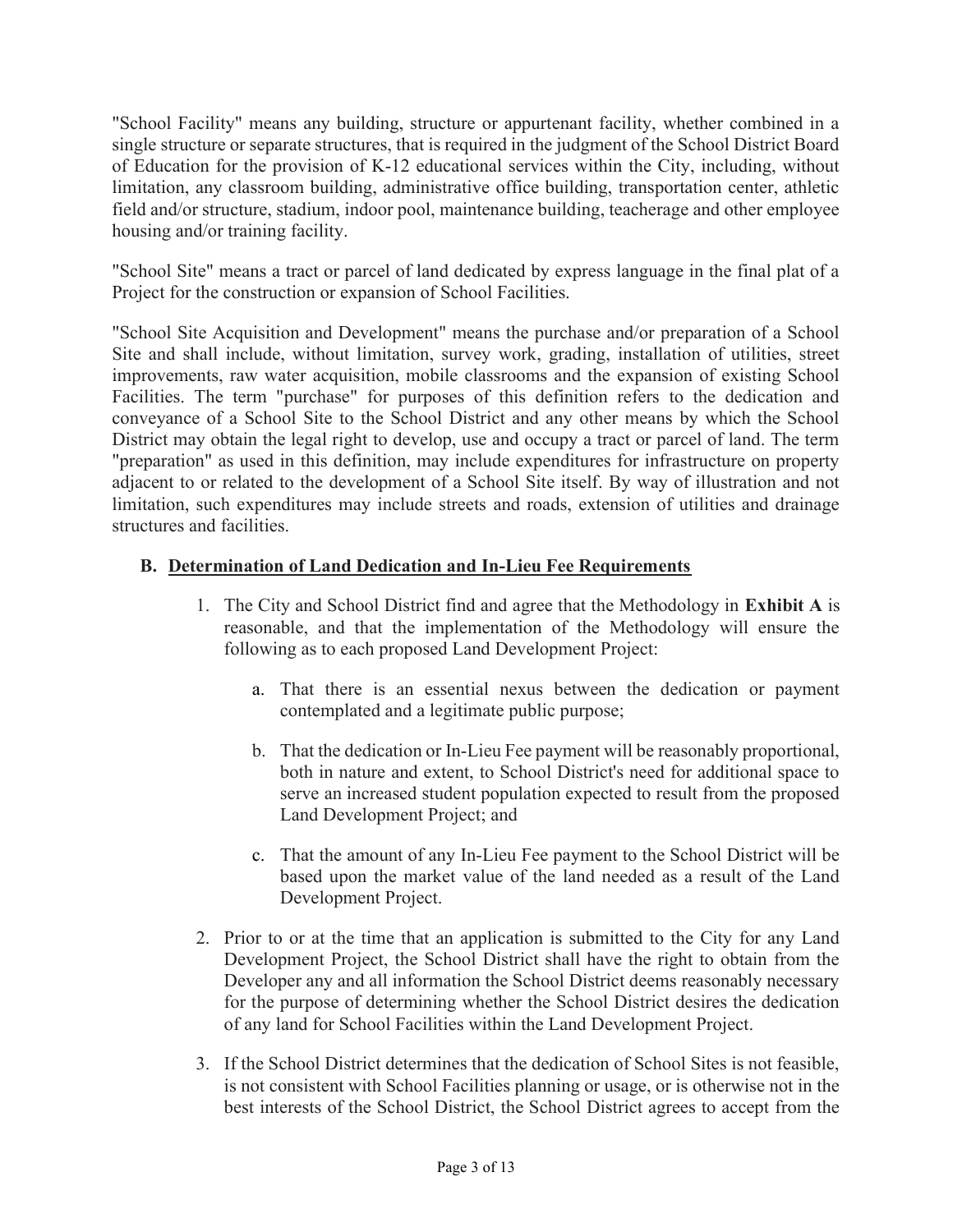Developer the payment of an In-Lieu Fee as provided in this IGA.

- 4. Upon the City receiving an application for any proposed Land Development Project, the City shall refer the Developer's application to the School District for its review, comment and recommendation concerning the adequacy of School Sites and School Facilities within the context of the proposed Land Development Project. The School District shall review the proposed Project within the time allotted on the City's "Request for Referral Agency Review and Comment" form, and shall submit its comments and recommendations, if any, to the City; provided, however, that the School District shall have a minimum of three weeks for new projects and two weeks for subsequent reviews of an existing project, unless otherwise agreed to by the parties in writing, in which to complete its review and provide comments.
- 5. The School District shall make a determination concerning the space available in its existing School Sites and School Facilities to serve the increased student populations expected to result from the Project based upon any planning standards of the School District in effect at the time the Developer's application is submitted to the School District for its review.
- 6. The City shall review any and all comments, recommendations and determinations made by the School District concerning the Project and, if the School District's recommendations and determinations are substantially in accordance with the Methodology and any other applicable provisions of this IGA, the City shall adopt the School District's recommendations and determinations and shall impose such requirements on the Developer that will ensure the implementation of the same as provided in this IGA.
- 7. If the School District determines that it would be beneficial for a Developer to dedicate land, the School District may negotiate with the Developer for such dedication. If the Developer and the School District do not reach agreement on a School Site within the time set forth for the School District to submit its comments to the City, the City agrees to defer action on the Land Development Project's application until a future time to allow the City, School District and Developer to negotiate further, but in no event shall the City be required to defer action on the application beyond an additional ninety (90) days.
- 8. The City agrees to conduct its process to review applications for Land Development Projects in a manner that encourages each Developer to cooperate with the School District's requests for information and participation in meetings as necessary for the determinations and undertakings contemplated in this Section B.

#### C. Dedication and Conveyance of School Sites

1. If, as a result of the process set forth in Section B above, agreement is reached between the School District and Developer for a School Site to be dedicated to the School District as part of the approval of any Land Development Project, the School District shall notify the City in writing. Upon receipt of such notification, the City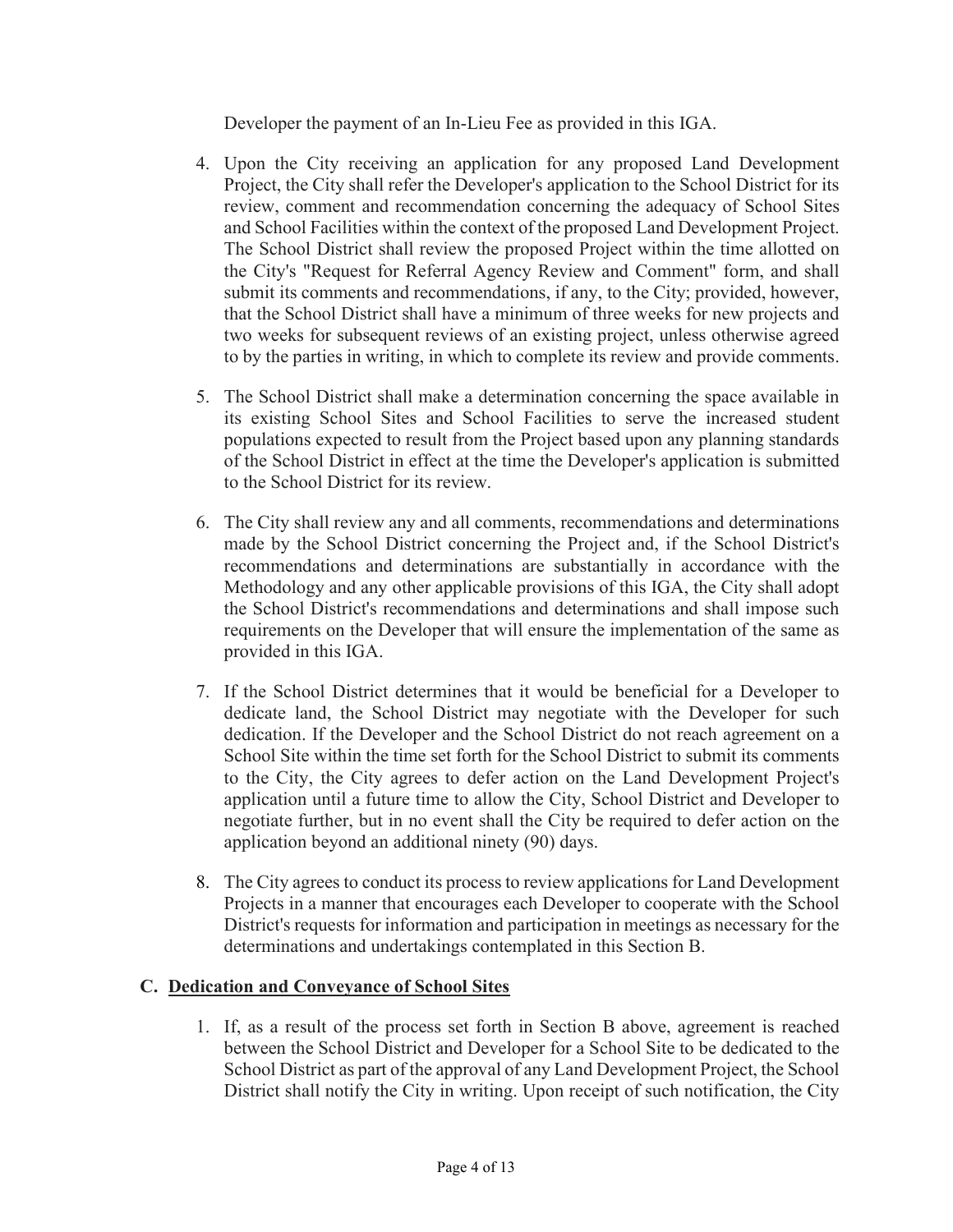shall thereafter accept the final plat for the Land Development Project, or any portion of it, for recording only if such plat provides for the contemporaneous dedication and conveyance of such School Site to the School District.

- 2. If, as a result of the process set forth in Section B above the School District determines that it would be beneficial for a Developer to dedicate land, but no agreement is reached between the School District and Developer for dedication of a School Site as part of the approval of the Land Development Project, the School District shall so notify the City in writing within the time provided in paragraph 5 of Section B above. Upon receipt of such notification, and provided that the School District's land dedication requirement is substantially in accordance with the Methodology and any other applicable provisions of this IGA, the City shall, to the extent permitted by law, adopt the School District's determination and shall reject the final plat for the Land Development Project, or any portion of it. Thereafter, the final plat for such Land Development Project shall be accepted by the City for recording only if such plat provides for the contemporaneous dedication and conveyance of a School Site acceptable to the School District.
- 3. Dedication of a School Site shall occur no later than the date of final approval of the Land Development Project and shall be evidenced by dedication language set forth in the final plat for the Project.
- 4. The following shall occur prior to the issuance of the first building permit for the Land Development Project containing a School Site:
	- a. The School Site shall have overlot grading, direct access to a publicly dedicated street(s) improved to City standards and utilities stubbed to the School Site; and
	- b. Title to the School Site shall be conveyed to the School District by general warranty deed, free and clear of all liens, encumbrances and exceptions (except those approved in writing by the School District), including, without limitation, real property taxes, which will be prorated and paid as of the date of conveyance. The Developer shall provide the School District with a title insurance commitment and policy in an amount equal to the fair market value of the dedicated property.

#### D. Assessment and Amount of ln-Lieu Fee

If the School District determines that it wishes to receive a payment of the In-Lieu Fee, then the amount of the In-Lieu Fee payment shall be determined according to the Methodology then in effect and paid to the School District prior to issuance by the City of any building permit for the Land Development Project. In the event the Developer obtains approval from the City for the phasing of the Land Development Project that results in separate filings and final plats for each phase, the Developer may defer the payment of the In-Lieu Fee until the recording of the final plat for each phase; provided, however, that in such case the amount of the payment shall be based on the Methodology in effect at the time of the approval of the application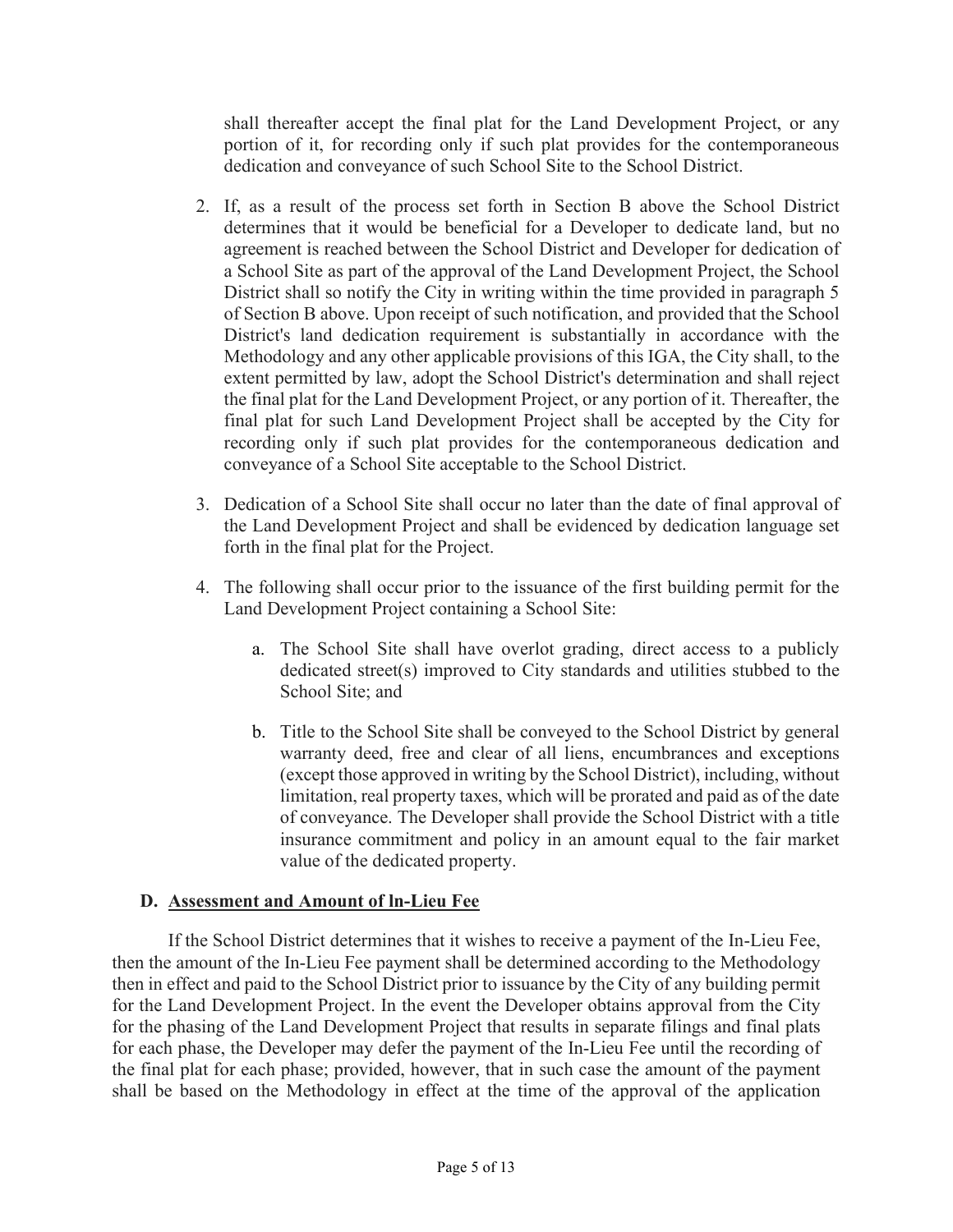materials for each phase.

#### E. Methodology for Assessing In-Lieu Fee

- 1. The Parties agree that the Methodology has been developed in a manner so as to fairly apportion the cost of acquiring School Sites made necessary by residential development and to ensure that any In-Lieu Fee revenues received by the School District will be used by it for the purposes of School Site Acquisition and Development or the expansion of School Facilities within or serving City. All dedication requirements and In-Lieu Fee payments shall be based upon the Methodology, as the same may be amended from time to time in accordance with paragraph 2 below, which is in effect at the time the Developer submits to the City the application for the subject Land Use Development.
- 2. The Methodology adopted pursuant to the provisions of this IGA shall remain in effect unless and until updated by the School District and approved by the City Council. If and when updates are adopted by the School District, a copy of Exhibit A, reflecting such updates, shall be furnished to the City within thirty (30) days after its adoption by the School District. The City Council shall thereafter either approve or reject the updated Methodology; provided, however, that the City Council shall not unreasonably withhold or delay approval.
- 3. Notwithstanding the foregoing, the City Council shall not be required to approve any updated Methodology that proposes an increase in the School Site dedication requirements or the In-Lieu Fee amounts that are in excess of 10% of the requirements and amounts that are in Methodology being replaced and in no event shall the City Council be required to approve any Methodology that proposes dedication requirements or In- Lieu Fee amounts that the City is not authorized by law to impose. The last approved Methodology shall be in effect until such revised Methodology becomes effective following the City's approval. The City shall amend any ordinances necessary to implement and codify any updated Methodology within a reasonable time following the City's approval of such updates to this IGA. The updated Methodology and any new assessments associated with the updated Methodology shall not be effective until the ordinance codifying such changes in the City Code becomes effective.

#### F. Collection, Deposit and Expenditure of In-Lieu Fee

- 1. All payments of the In-Lieu Fee shall be paid directly to the School District by the Developer. The School District shall be solely responsible for the funds it receives, and the City shall not be responsible for collection of or accounting for any payment of an In-Lieu Fee.
- 2. The School District shall earmark and expend the funds collected from the In-Lieu Fees only for the purposes of School Site Acquisition and Development, expansion of School Facilities, and for the planning and development of such acquisitions and expansions. When expenditures of In-Lieu Fees are made for the acquisition of a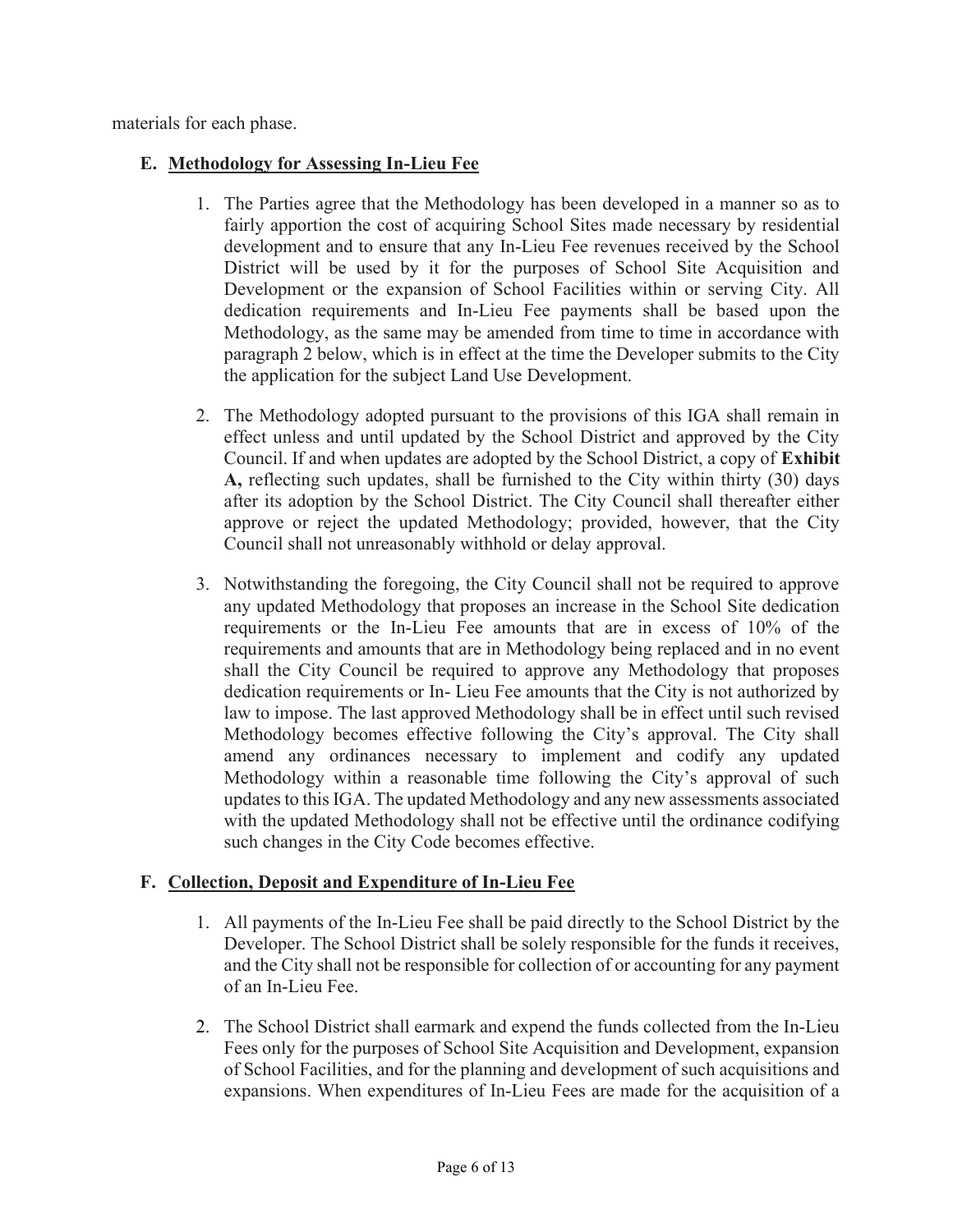School Site or the expansion of a School Facility, the expenditures may be made for School Sites located within or serving the City.

#### G. Exemptions

- 1. Each of the following shall be exempt from the land dedication requirements and the In-Lieu Fee payment requirements in this IGA:
	- a. Previously-approved and recorded Land Development Projects, other than those phases for which final plats have not been approved;
	- b. The installation of any mobile home that replaces a previously existing mobile home on an existing mobile home lot under Chapter 17.56 of the City Code;
	- c. Alteration or expansion of a Dwelling Unit;
	- d. Replacement of a Dwelling Unit;
	- e. Construction of an accessory building or structure other than an accessory dwelling unit;
	- f. Group homes, as defined in the Land Use Code;
	- g. Land Development Projects or portions thereof that are subject to recorded covenants permanently restricting the age of all residents to 18 years of age or older and permanently restricting the affordability for all residents of all dwelling units and which combine the housing with services that help people who face the most complex challenges to live with stability, autonomy and dignity, such that the dwelling units may be classified as "permanent supportive housing"; and
	- h. Land Development Projects for which the land-dedication requirement or the In-Lieu Fee payment requirement of this IGA are prohibited by law.
- 2. Unless exempt by law from land dedication or the In-Lieu Fee, any claim of exemption as provided in this Section G must be made no later than the time of submission of the application for the Land Development Project. Any claim of exemption not so made shall be deemed by the School District and the City to have been waived by the Developer.
- 3. In addition, the School District acknowledges and agrees that its right to receive and retain In-Lieu Fees under this IGA is subject to and governed by:
	- a. The City Council's ability, in consultation with the School District, to waive or reduce In-Lieu Fee or land dedication requirements for certain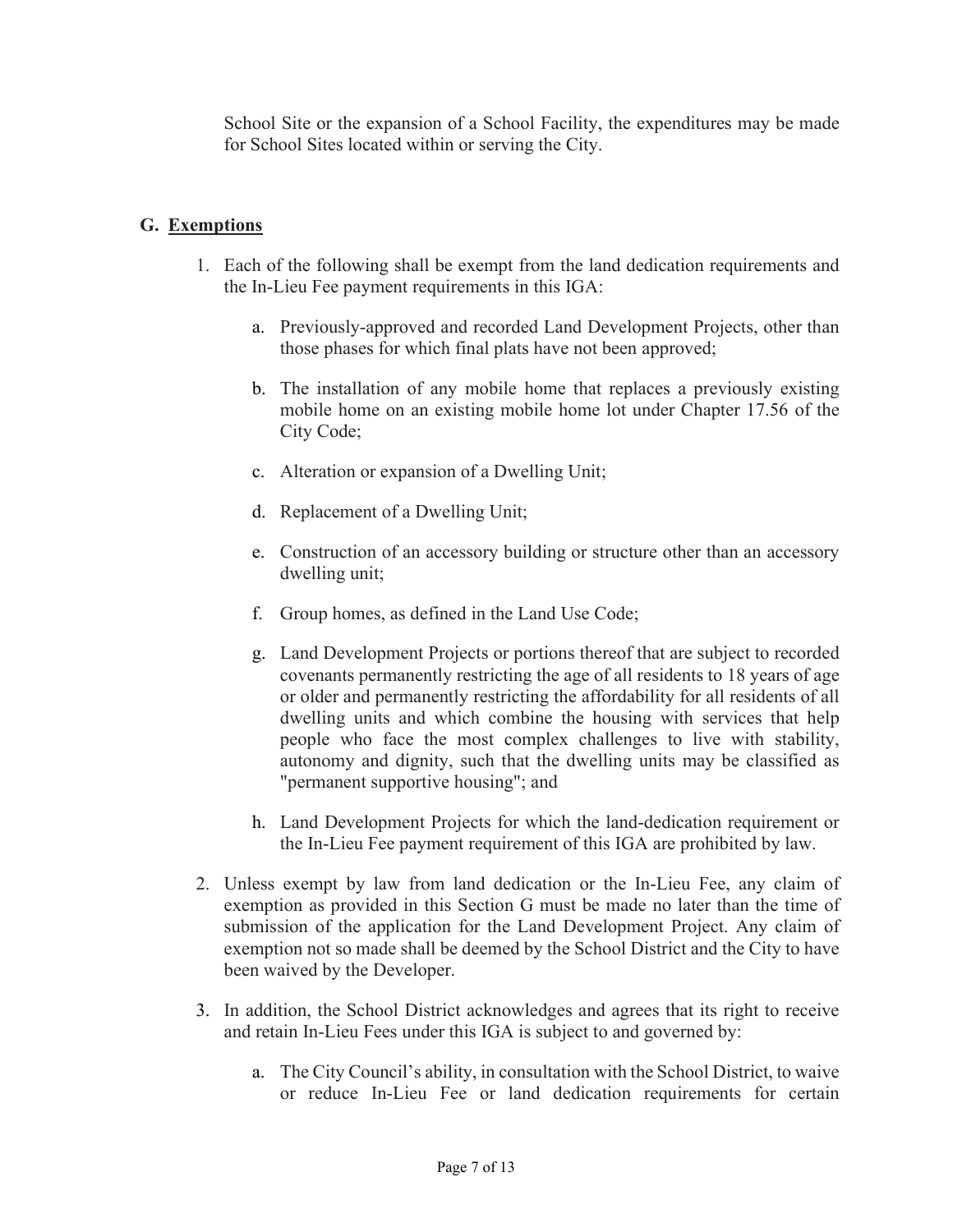Community Housing projects and "housing for older persons," as that term is used and defined in the Federal Fair Housing Amendments Act of 1988, 42 U.S.C. § 3607, as may be amended from time to time; and

b. The required refund by the School District to the City of In-Lieu Fees collected by the School District if not used by the School District for the purposes authorized under this IGA within ten (10) years of collection; provided, however, that the City Council may extend the ten-year expenditure deadline upon the request of the School District for good cause shown and following a public hearing. "Good cause," for purposes of extending the ten-year deadline, shall include, without limitation, a showing by the School District that it has plans approved by its board for School Site Acquisition and Development that will occur within the period of the extension requested and for which the In-Lieu Fees are needed.

## H. Accounting

- 1. The School District shall establish and maintain an accounting system to ensure that all revenues it receives from the In-Lieu Fee are expended in accordance with Section F of this IGA.
- 2. At any time it deems necessary, the City may request an accounting from the Superintendent of the School District concerning the expenditure of the In-Lieu Fee revenues the School District has received under this IGA and the School District agrees to promptly provide such accounting.

#### I. Term

The term of this IGA shall commence on the Effective Date and shall continue for a period of five (5) years thereafter. This IGA shall automatically renew for successive and additional five (5) year terms unless one of the Parties notifies the other of intent to non-renew at least thirty (30) days prior to the expiration of any of these five-year terms.

#### J. Miscellaneous

- 1. Faith and Credit: Neither Party shall extend the faith or credit of the other to any third person or entity.
- 2. Amendments: This IGA may be amended only by agreement of the Parties evidenced by a written instrument authorized and executed with the same formality as accorded this IGA.
- 3. Notice: Any notice required by this IGA shall be in writing. If such notice is hand delivered or personally served, it shall be effective immediately upon such delivery or service. If given by mail, it shall be certified with return receipt requested and addressed to the following addresses: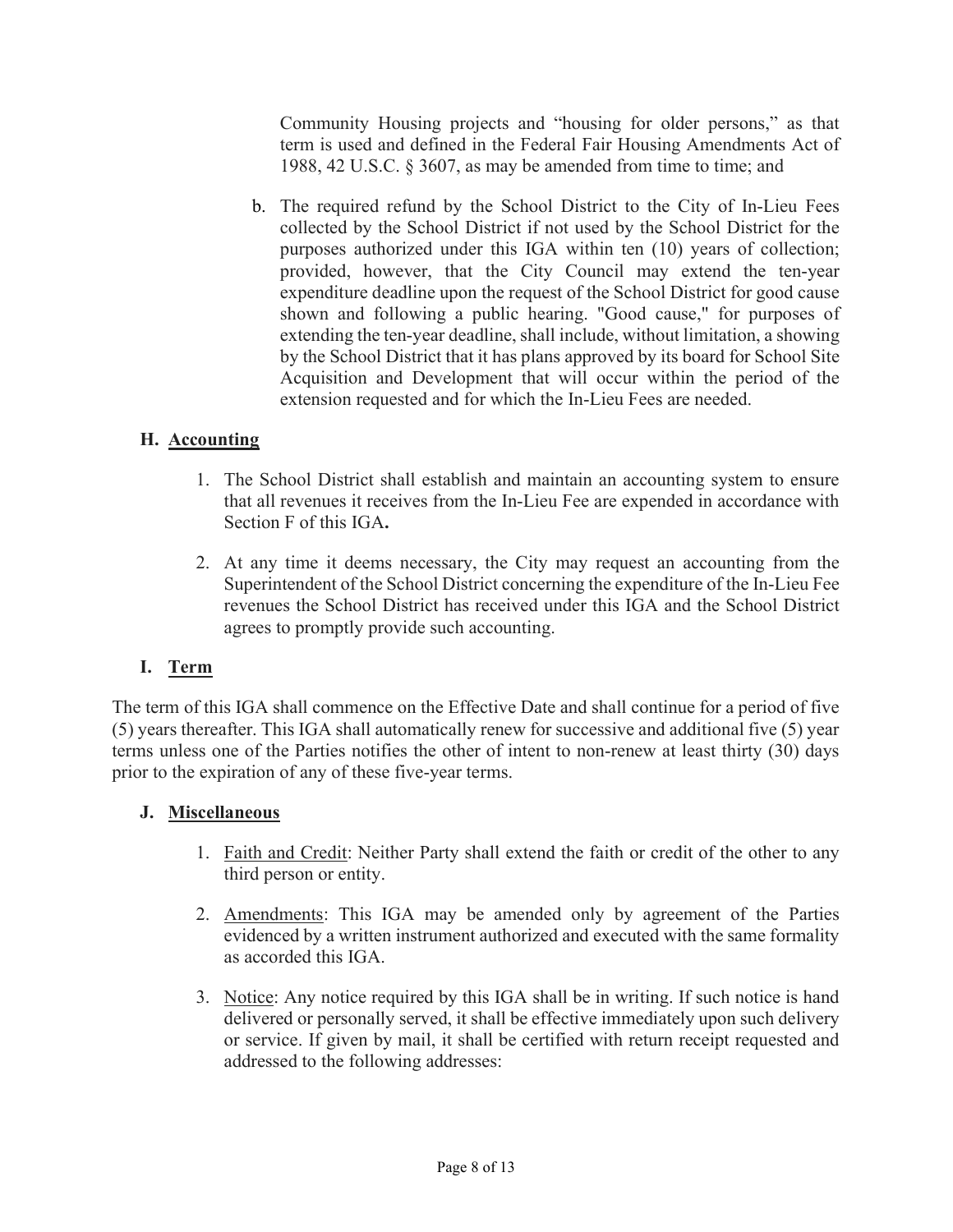If to the City: If to School District:

| City of Leadville<br>Attn: City Admin. Services Manager<br>800 Harrison Avenue<br>Leadville, Colorado 80461 | Lake County School District R-1<br>Attn: Paul Anderson<br>328 West 5th Street<br>Leadville, CO 80461 |
|-------------------------------------------------------------------------------------------------------------|------------------------------------------------------------------------------------------------------|
| With Copy to:                                                                                               | With Copy to:                                                                                        |
| Leadville City Attorney                                                                                     |                                                                                                      |
| Michow Cox & McAskin LLP                                                                                    |                                                                                                      |
| 6530 S. Yosemite Street, Suite 200                                                                          |                                                                                                      |
| Greenwood Village, Colorado 80111                                                                           |                                                                                                      |

Notice given by mail shall be effective three (3) days after it is deposited in the United States mail depository correctly addressed and with sufficient postage for delivery.

- 4. Governing Law and Venue: This IGA and the rights and obligations of the Parties under it shall be interpreted and construed in accordance with the laws of the State of Colorado, the City Code, the Land Use Code and the Implementing Ordinance (collectively, the "Controlling Laws"). In the event of any conflict between this IGA and the Controlling Laws, the Controlling Laws shall control the interpretation of the IGA and the Parties' performance of their obligations under it. Neither Party shall be obligated under this IGA to take any action that would be a violation of or in conflict with any of the Controlling Laws. The Parties agree that venue for any judicial action to interpret, enforce or seek damages under this IGA shall be in the District Court of Lake County, Colorado.
- 5. Severability: If this IGA, or any portion of it, is for any reason held invalid or unlawful by any court of competent jurisdiction, such portion shall be deemed a separate, distinct and independent provision, and such holding shall not affect the validity of the remaining portions of the IGA.
- 6. Indemnification: The City and School District agree to cooperate with one another in the defense of any legal action that may be brought contesting the validity of this IGA or the Implementing Ordinance. To the extent permitted by law, the School District shall be responsible for defending such claim (whether filed against the City, the School District or both) and for the payment of any final monetary judgment entered against the City in any such action. Nothing contained in this IGA shall constitute any waiver by the City or the School District of any defenses, immunities or limitations of liability under the Colorado Governmental Immunity Act or available under any other applicable Colorado or federal law. This paragraph shall survive termination of this IGA and be enforceable until all claims are precluded by statutes of limitation.
- 7. Survival: Any provision or obligation of this IGA, for the benefit of either Party,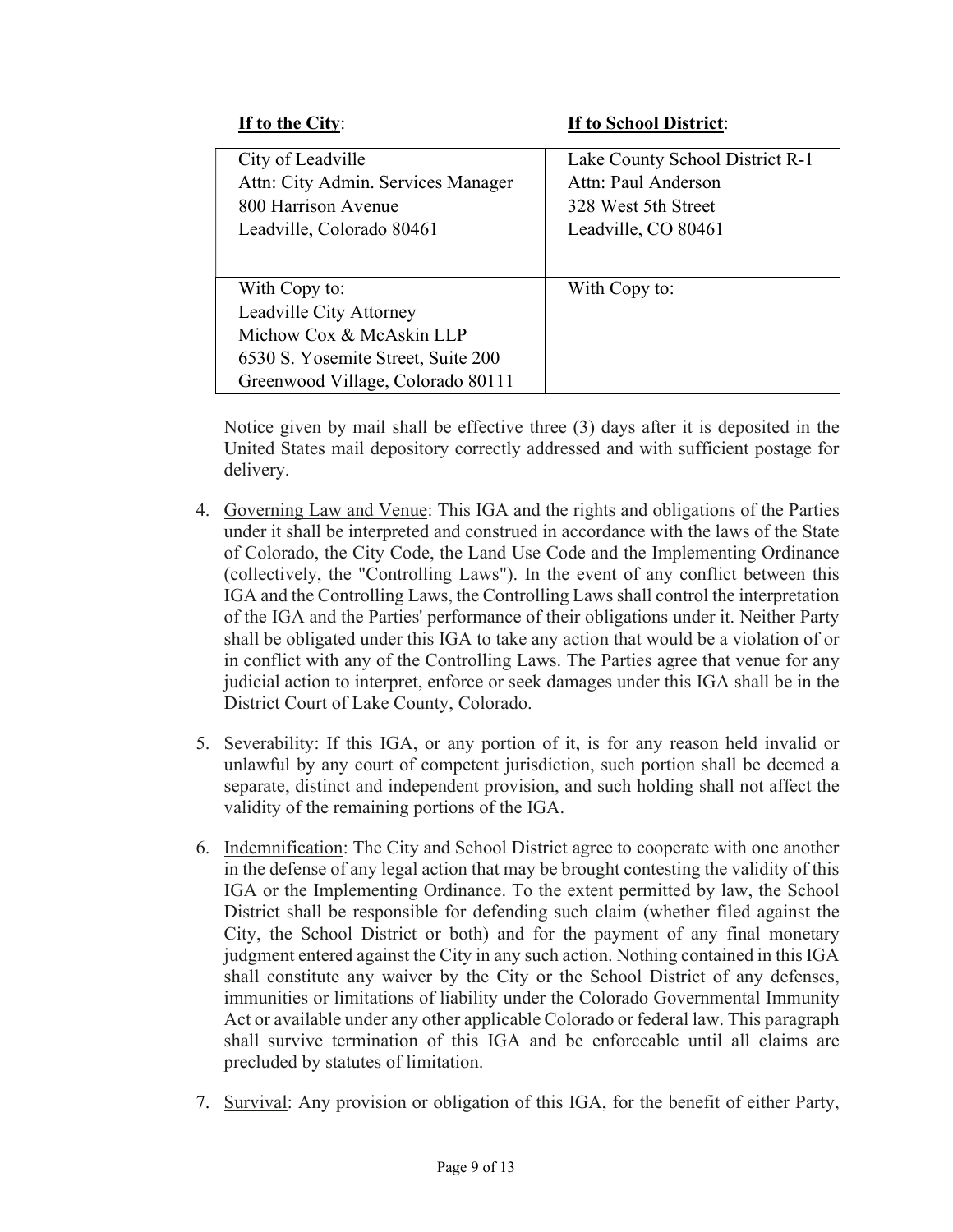that has not been fully performed or discharged at the time of termination shall survive such termination and continue to bind the defaulting Party until the expiration of any applicable legal or equitable period of limitation.

- 8. Financial Obligations: This IGA shall not be deemed a pledge of the credit of the City or the School District, or a guarantee of collection or payment by the City to the School District. Nothing in this IGA shall be construed to create a multiplefiscal year direct or indirect City or School District debt or financial obligation.
- 9. Police Powers Reserved: Nothing in this IGA waives or is intended to waive the City's authority to exercise its police powers.
- 10. No Third-Party Beneficiaries: None of the terms, conditions or covenants in this IGA shall give or allow any claim, benefit or right of action by any third person or entity not a party hereto.
- 11. No Assignment: The rights, benefits and obligations of this IGA shall not be assigned by either of the Parties without the other Party's prior written consent. Any assignment without such prior written consent shall be deemed null and void and of no effect.
- 12. Binding Effect: This IGA shall inure to the benefit of and be binding on the Parties' respective successors and permitted assigns.
- 13. Recording of Agreement: This IGA shall be recorded with the Lake County Clerk and Recorder at the shared cost of the Parties.

[signature pages follow]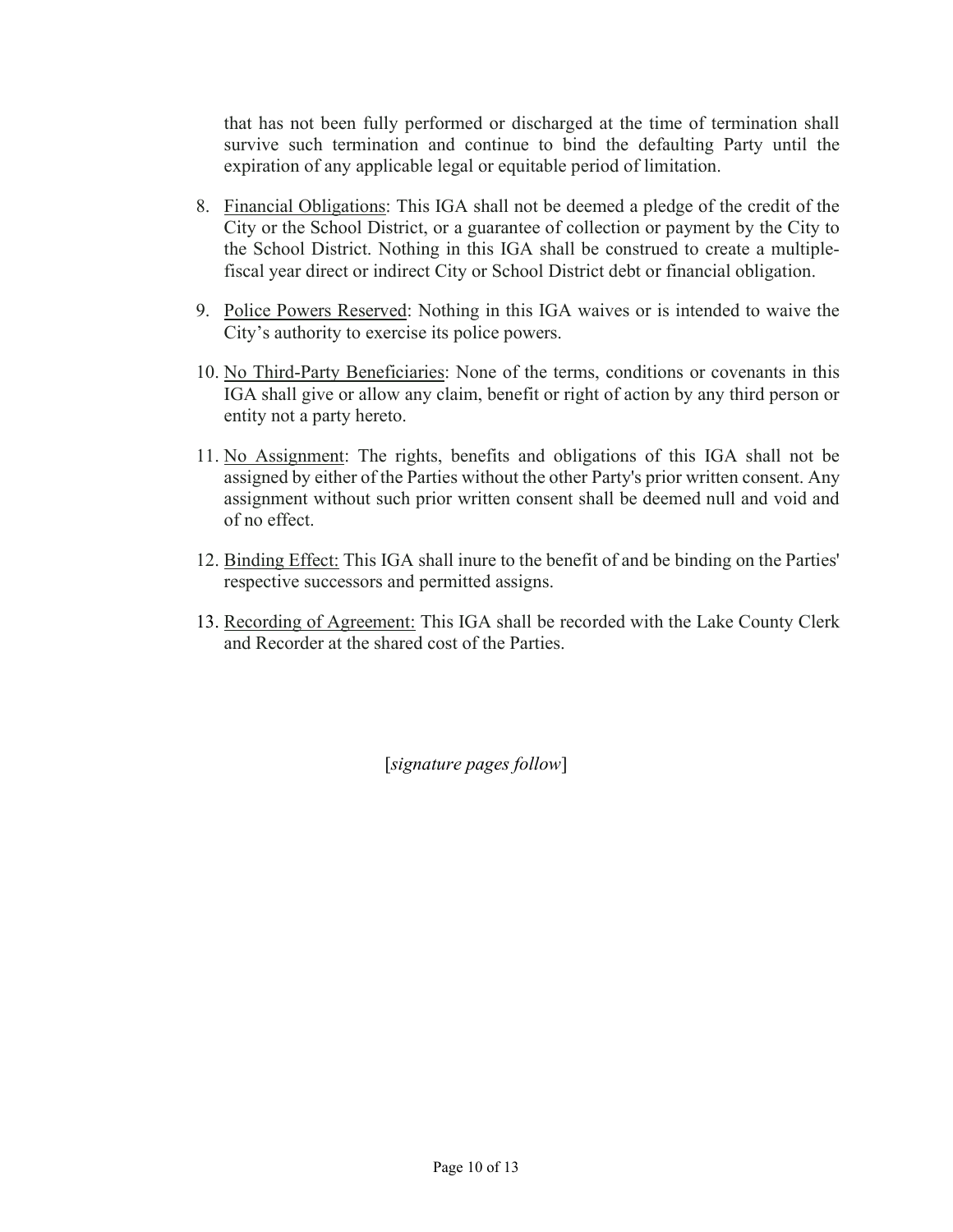IN WITNESS WHEREOF, the Parties have executed this IGA as of the date indicated below and this IGA shall be in full force and effect on the Effective Date.

## CITY OF LEADVILLE, COLORADO:

Jug obbe  $By:$ 

Printed Name: GREG LABBE

 $Title:$   $MAPOL$ 

Date of execution:  $\frac{4}{7221}$ 

ATTEST:

Deputy City Clerk

APPROVED AS TO FORM (excluding exhibits):

hristiania M (cformite)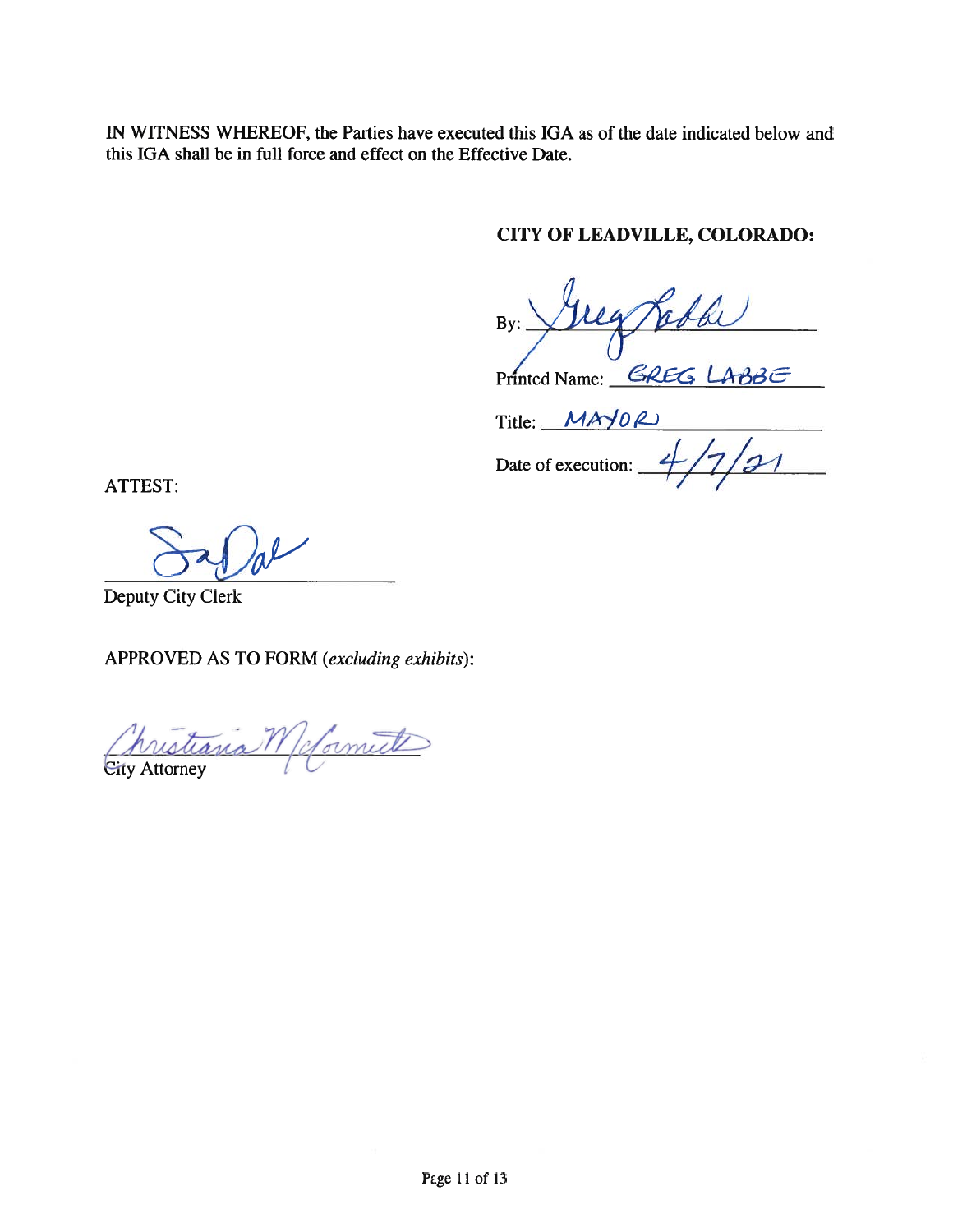#### LAKE COUNTY SCHOOL DISTRICT  $R-1:$

By: Law adec 

Printed Name: Paul Anderson

Title: CFO

Date of execution:  $4 - 16 - 31$ 

**ATTEST:** 

APPROVED AS TO FORM (excluding exhibits):

Wiso

**School District Attorney** 

Page 12 of 13